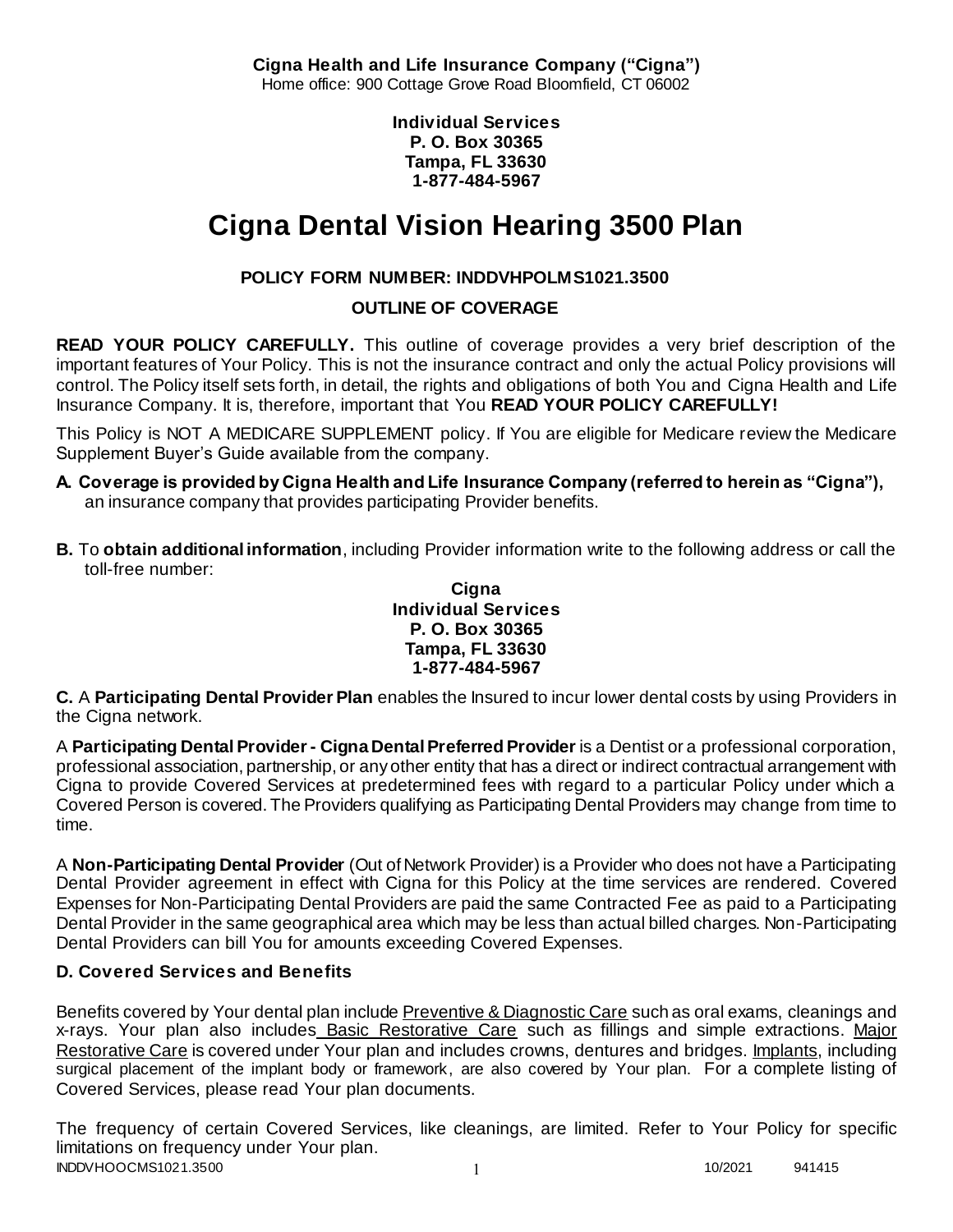#### **Benefit Schedule**

The benefits outlined in the table below show the payment percentages for Covered Expenses **AFTER** any applicable Deductibles have been satisfied unless otherwise stated.

# **CIGNA DENTAL, VISION, AND HEARING INSURANCE** *The Schedule*

#### **For You and Your Dependents**

#### **The Schedule – Dental Benefits**

If You select a Participating Dental Provider, Your cost may be less than if You select a Non-Participating Dental Provider.

#### **Emergency Services**

The Benefit Percentage payable for Emergency Services charges made by a Non-Participating Dental Provider is the same Benefit Percentage as for Participating Dental Provider Charges. Dental Emergency services are required immediately to either alleviate pain or to treat the sudden onset of an acute dental condition. These are usually minor procedures performed in response to serious symptoms, which temporarily relieve significant pain, but do not effect a definitive cure, and which, if not rendered, will likely result in a more serious dental or medical complication.

#### **Dental Deductibles**

Dental Deductibles are expenses to be paid by You or Your Dependent. Dental Deductibles are in addition to any Coinsurance. Once the Dental Deductible maximum in The Schedule has been reached You and Your family need not satisfy any further dental deductible for the rest of that year.

#### **Participating Dental Provider Payment**

Participating Dental Provider services are paid based on the Contracted Fee agreed upon by the Provider and Cigna.

#### **Non-Participating Dental Provider Payment**

Non-Participating Dental Provider services are paid the same Contracted Fee as paid to a Participating Dental Provider in the same geographical area.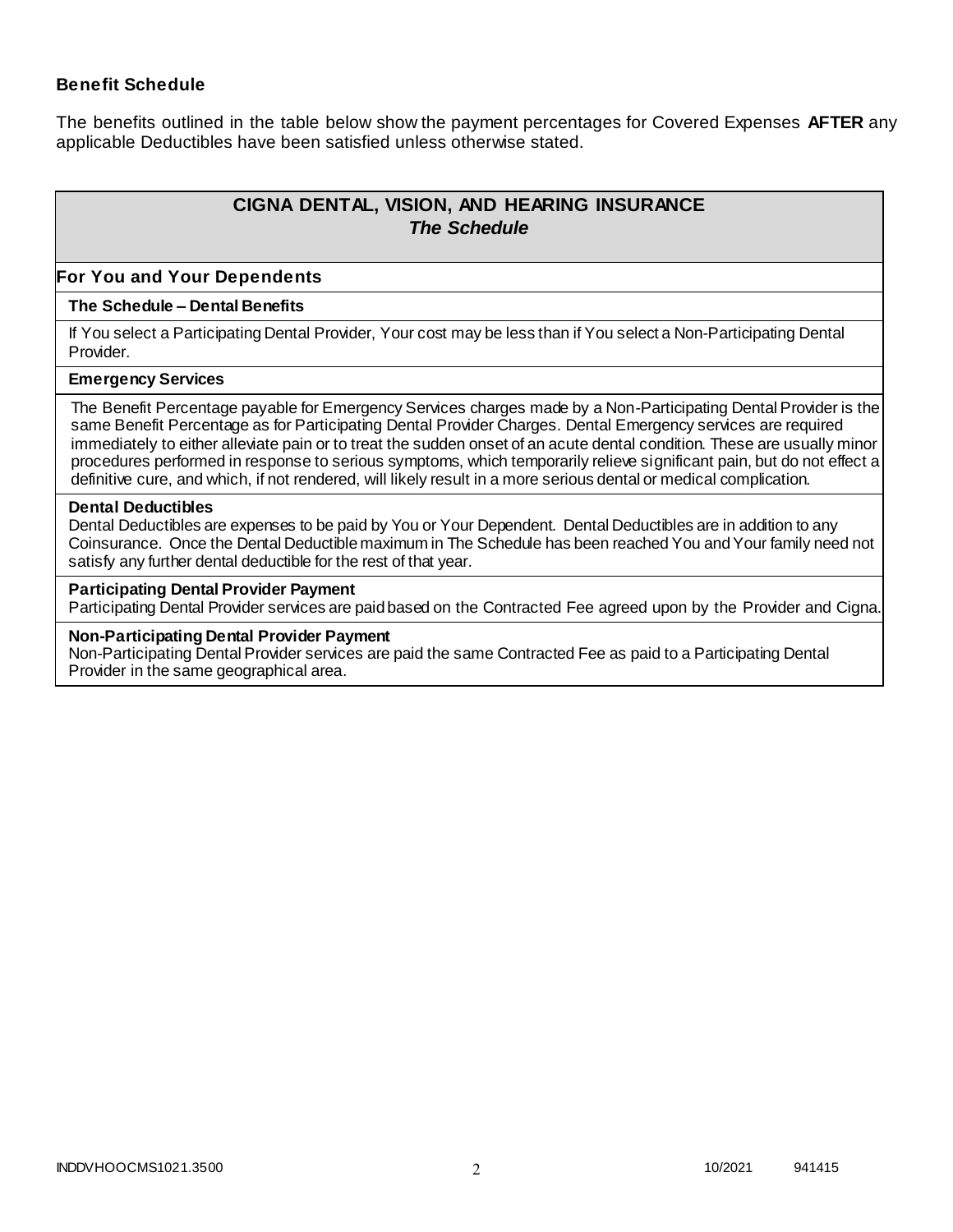| DENTAL BENEFIT HIGHLIGHTS                                                                                                                                                                                                                                                 |                                                  |
|---------------------------------------------------------------------------------------------------------------------------------------------------------------------------------------------------------------------------------------------------------------------------|--------------------------------------------------|
| Classes I, II, III, IX<br><b>Calendar Year Maximum</b>                                                                                                                                                                                                                    | \$2,500 per person                               |
| <b>Class IX Lifetime Maximum</b>                                                                                                                                                                                                                                          | \$2,000 per person                               |
| <b>Calendar Year Dental Deductible</b>                                                                                                                                                                                                                                    |                                                  |
| Individual                                                                                                                                                                                                                                                                | \$100 per person                                 |
|                                                                                                                                                                                                                                                                           | Not Applicable to Class I                        |
| Class I                                                                                                                                                                                                                                                                   | The Percentage of Covered Expenses the Plan Pays |
| Preventive Care<br>Oral Exams<br><b>Routine Cleanings</b><br>Routine X-rays<br>Non-Routine X-rays<br><b>Fluoride Application</b><br><b>Sealants</b><br>Space Maintainers (non-orthodontic)<br>Emergency Care to Relieve Pain                                              | 100%                                             |
| <b>Class II</b>                                                                                                                                                                                                                                                           | The Percentage of Covered Expenses the Plan Pays |
| <b>Basic Restorative</b><br>Fillings<br>Surgical Extraction of Impacted Teeth<br>Oral Surgery, Simple Extractions<br>Relines, Rebases, and Adjustments<br>Repairs - Bridges, Crowns, and Inlays<br>Repairs - Dentures                                                     | 80% after dental deductible                      |
| <b>Class III</b>                                                                                                                                                                                                                                                          | The Percentage of Covered Expenses the Plan Pays |
| <b>Major Restorative</b><br>Crowns / Inlays / Onlays<br>Root Canal Therapy / Endodontics<br><b>Minor Periodontics</b><br><b>Major Periodontics</b><br>Oral Surgery, All Except Simple Extractions<br>Prosthesis Over Implant<br>Anesthetics<br>Dentures<br><b>Bridges</b> | 50% after dental deductible                      |
| <b>Class IX</b>                                                                                                                                                                                                                                                           | The Percentage of Covered Expenses the Plan Pays |
| Implants                                                                                                                                                                                                                                                                  | 50% after plan deductible                        |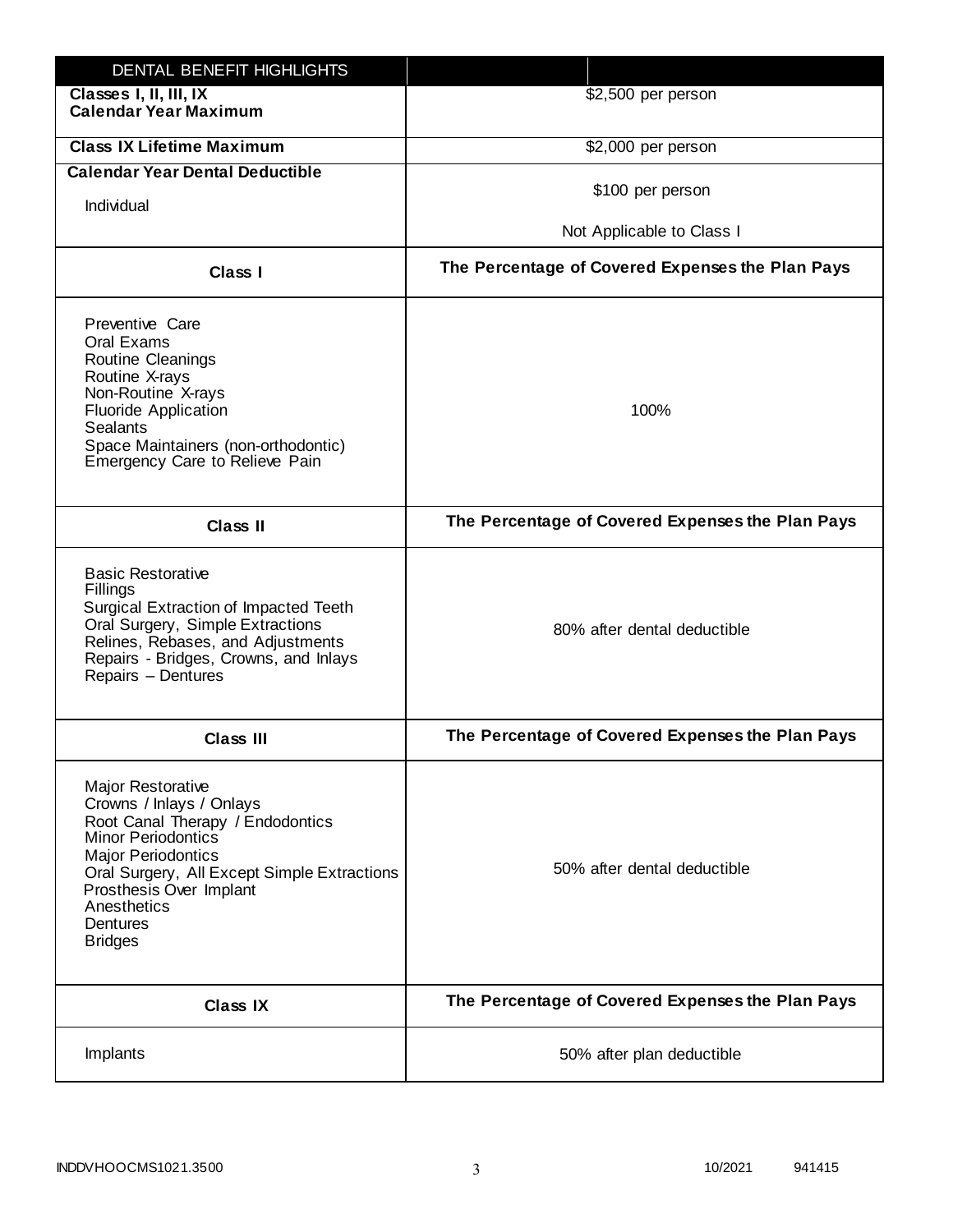| The Schedule - Vision Benefits                                                                  |                                                                                          |
|-------------------------------------------------------------------------------------------------|------------------------------------------------------------------------------------------|
| VISION BENEFIT HIGHLIGHTS                                                                       |                                                                                          |
| Eye Examinations, including refraction                                                          | The plan pays 90% of expenses, not to exceed a \$100 calendar<br>year maximum per person |
| Materials (corrective eyeglasses or contact<br>lenses, including fittings and follow-up visits) | \$300 calendar year maximum per person                                                   |

| The Schedule - Hearing Benefits                             |                                        |
|-------------------------------------------------------------|----------------------------------------|
| <b>HEARING BENEFIT HIGHLIGHTS</b>                           |                                        |
| <b>Hearing Examinations</b>                                 | \$50 calendar year maximum per person  |
| Materials (Hearing Aids, including fittings<br>and repairs) | \$700 calendar year maximum per person |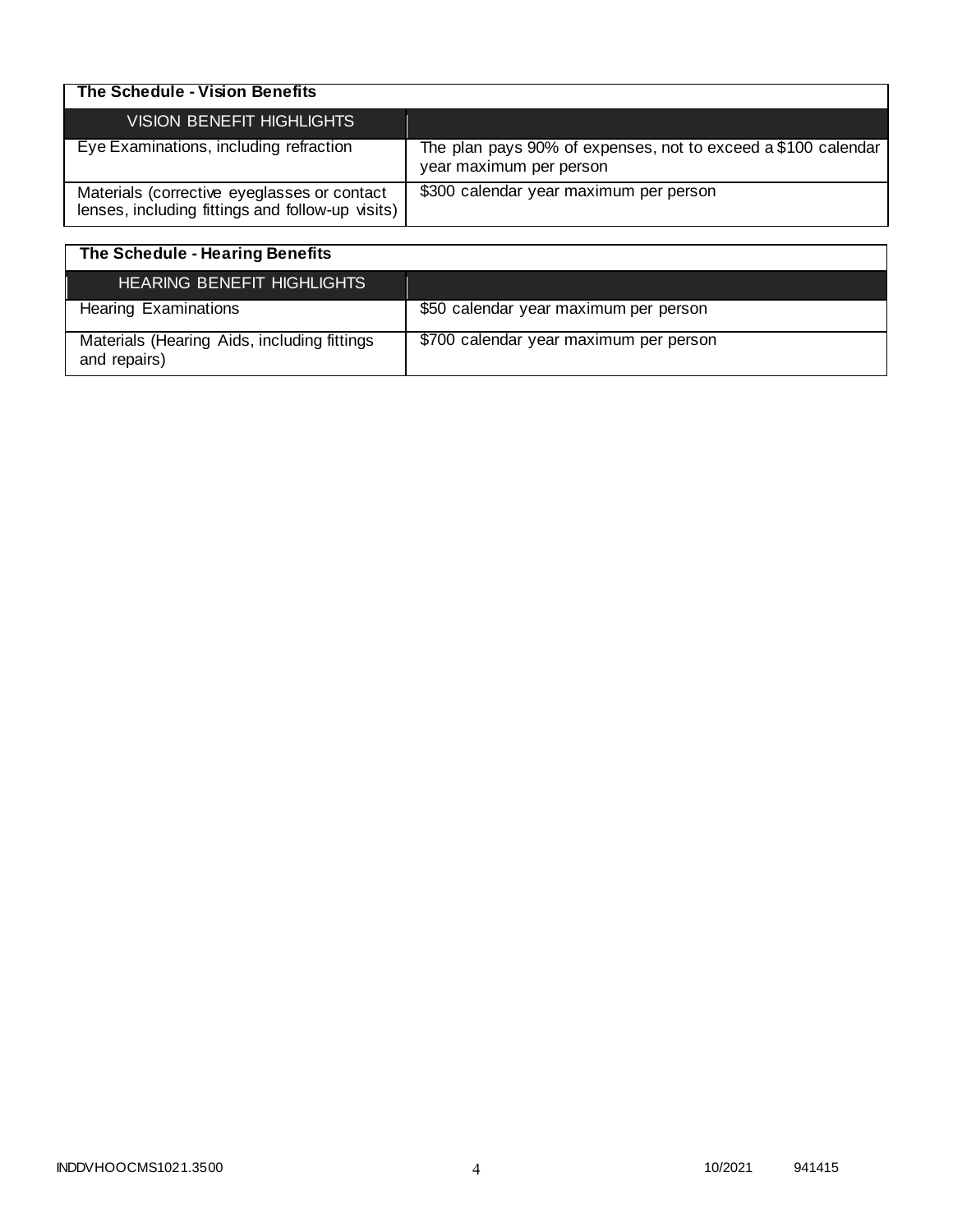# **Waiting Periods**

A Covered Person may access their dental, vision, and hearing benefit insurance once he or she has satisfied the following waiting periods:

- There is no waiting period for Class I or II dental benefits or for vision and hearing benefits.
- After 6 consecutive months of coverage dental benefits will increase to include the list of Class III procedures.
- After 12 consecutive months of coverage dental benefits will increase to include the list of Class IX procedures.

# **Missing Teeth Limitation**

There is no payment for replacement of teeth that are missing when a person first becomes insured. This payment limitation no longer applies after 24 months of continuous coverage.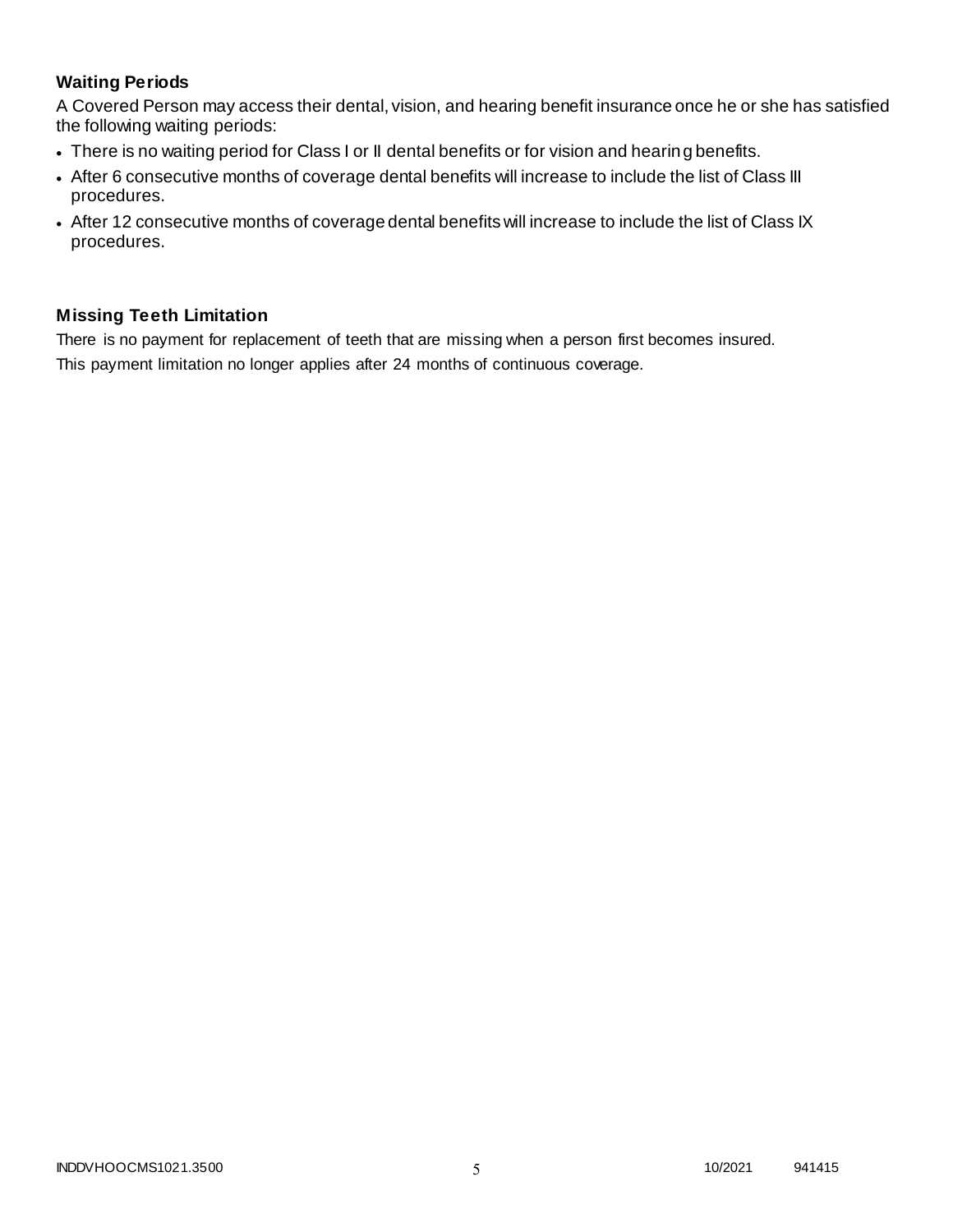# **E. Insured's Financial Responsibility**

The Insured is responsible for paying the monthly or quarterly premium on a timely basis. The Insured is also responsible to pay Providers for charges that are applied to the Deductibles, Coinsurance, and any amounts charged by Non-Participating Dental Providers in excess of the Contracted Fee. In addition, any charges for Medically Necessary and/or Dentally Necessary items that are excluded under the Policy are the responsibility of the Insured.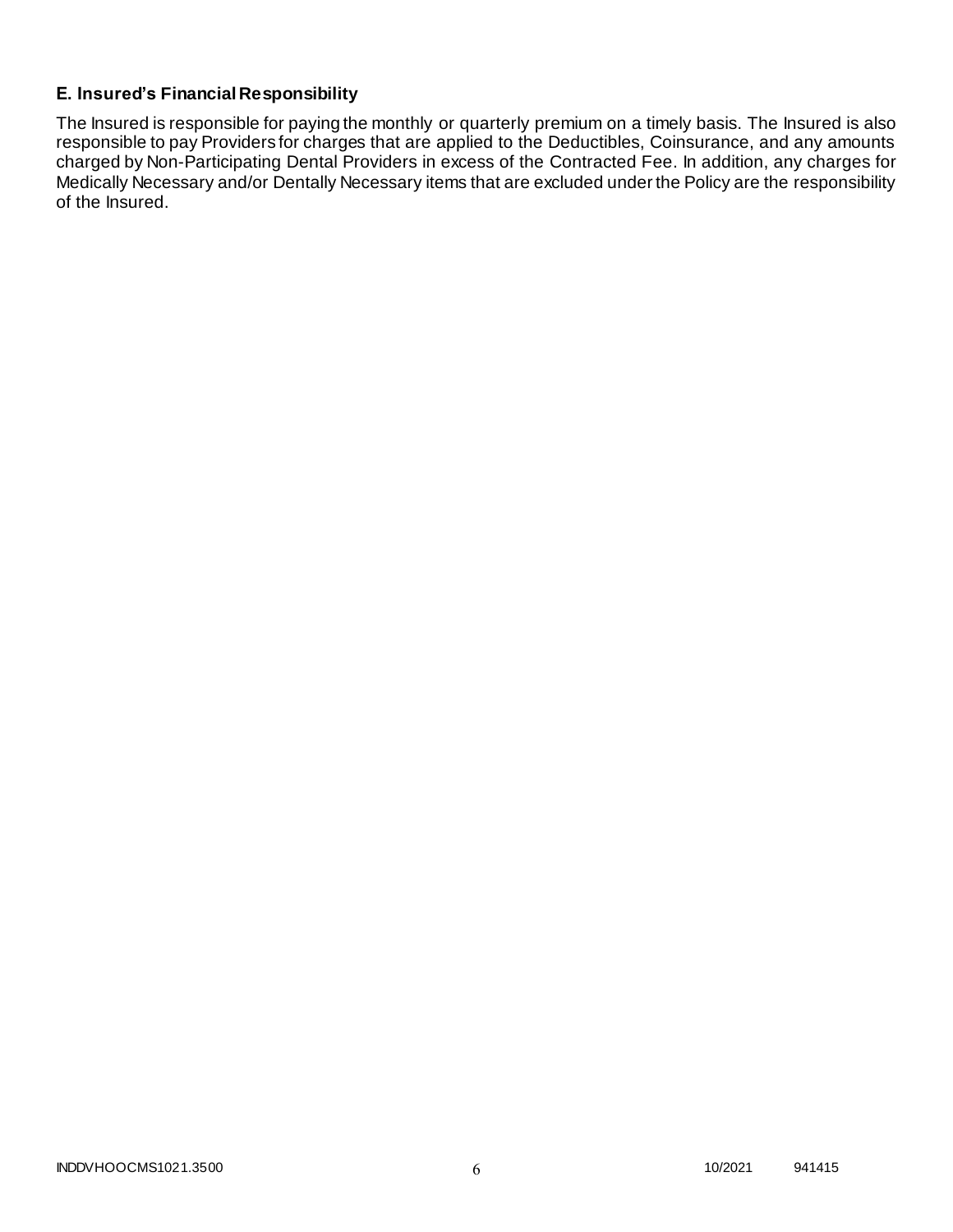# **F. Exclusions and Limitations: What Is Not Covered By This Policy**

# **Expenses Not Covered**

Covered Expenses will not include, and no payment will be made for:

- procedures which are not included in the list of Covered Dental Services, Covered Vision Services, or Covered Hearing Services;
- cone beam imaging;
- instruction for plaque control, oral hygiene and diet;
- core build-ups;
- veneers;
- precious or semi-precious metals for crowns, bridges and abutments;
- restoration of teeth which have been damaged by erosion, attrition or abrasion;
- bite registrations; precision or semi-precision attachments; or splinting;
- orthodontic treatment, except for the treatment of cleft lip and cleft palate;
- general anesthesia or intravenous sedation, when used for the purposes of anxiety control or patient management is not covered; may be considered only when medically or dentally necessary and when in conjunction with covered complex oral surgery;
- athletic mouth guards;
- services performed solely for cosmetic reasons;
- personalization or decoration of any dental device or dental work;
- replacement of an appliance per benefit guidelines;
- services that are deemed to be medical in nature;
- services and supplies received from a hospital;
- prescription drugs;
- plano lenses;
- VDT (video display terminal)/computer eyeglass benefit;
- medical or surgical treatment of the eyes;
- any type of corrective vision surgery, including LASIK surgery, radial ketatonomy (RK), automated lamellar keratoplasty (ALK), or conductive keratoplasty (CK);
- Orthoptic or vision training and any associated supplemental testing;
- any eye examination, or any corrective eyewear, required by an employer as a condition of employment;
- safety eyewear;
- sub-normal vision aids or non-prescription lenses;
- Magnification or low vision aids not shown as covered in the Schedule of Vision Coverage;
- Assistive Listening Devices (ALDs);
- medical and/or surgical treatment of the internal or external structures of the ear, including but not limited to Cochlear implants;
- Hearing Aids not prescribed by a Licensed Hearing Care Professional;
- ear protective devices or plugs;
- Hearing Aids maintenance/service contracts, ear molds and other miscellaneous repairs;
- Hearing Aids purchased online or over the counter (OTC); or
- Disposable Hearing Aids.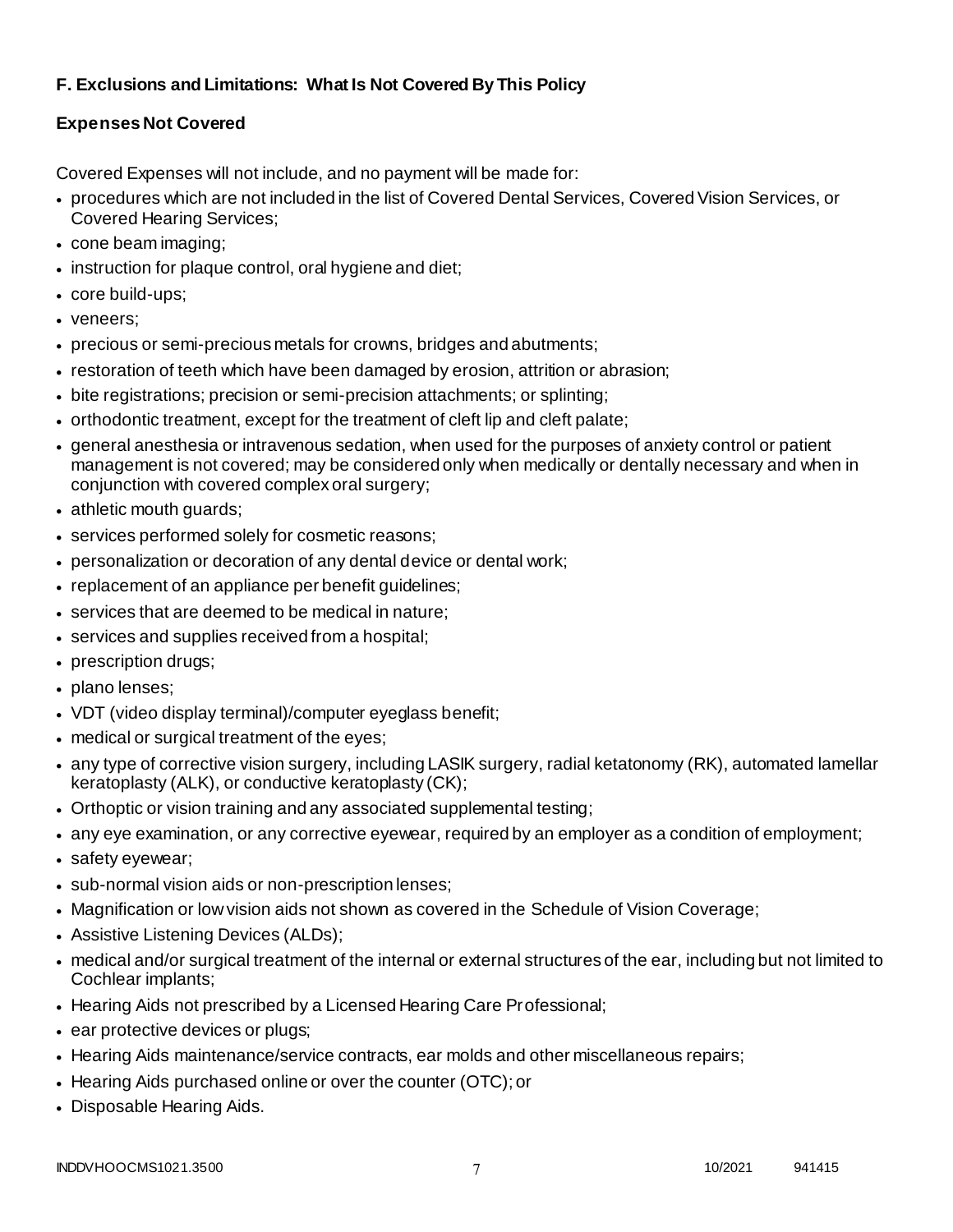### **General Limitations**

No payment will be made for expenses incurred for You or any one of Your Dependents:

- For services not specifically listed as Covered Services in this Policy;
- For services or supplies that are not Medically Necessary;
- For services received before the Effective Date of coverage;
- For services received after coverage under this Policy ends;
- For services for which You have no legal obligation to pay or for which no charge would be made if You did not have insurance coverage;
- For Professional services or supplies received or purchased directly or on Your behalf by anyone, including a Provider, from any of the following:
	- Yourself or Your employer;
	- a person who lives in the Covered Person's home, or that person's employer;
	- a person who is related to the Covered Person by blood, marriage or adoption, or that person's employer.
- for or in connection with an Injury arising out of, or in the course of, any employment for wage or profit;
- for or in connection with a Sickness which is covered under any workers' compensation or similar law;
- for charges made by a Hospital owned or operated by or which provides care or performs services for, the United States Government, if such charges are directly related to a condition which occurred while serving in the military or an associated auxiliary unit;
- services or supplies received due to an act of war, declared or undeclared while serving in the military or an associated auxiliary unit;
- to the extent that payment is unlawful where the person resides when the expenses are incurre d;
- for charges which the person is not legally required to pay;
- for charges which would not have been made if the person had no insurance;
- to the extent that billed charges exceed the rate of reimbursement as described in the Schedule;
- for charges for unnecessary care, treatment or surgery;
- to the extent that You or any of Your Dependents is in any way paid or entitled to payment for those expenses by or through a public program, other than Medicaid;
- for or in connection with experimental procedures or treatment methods not approved by the American Dental Association or the appropriate dental specialty society;
- Procedures that are a covered expense under any other plan which provides dental, vision, or hearing benefits;
- To the extent that benefits are paid or payable for those expenses under the mandatory part of any auto insurance policy written to comply with a "no-fault" insurance law or an uninsured motorist insurance law. Cigna will take into account any adjustment option chosen under such part by You or any one of Your Dependents.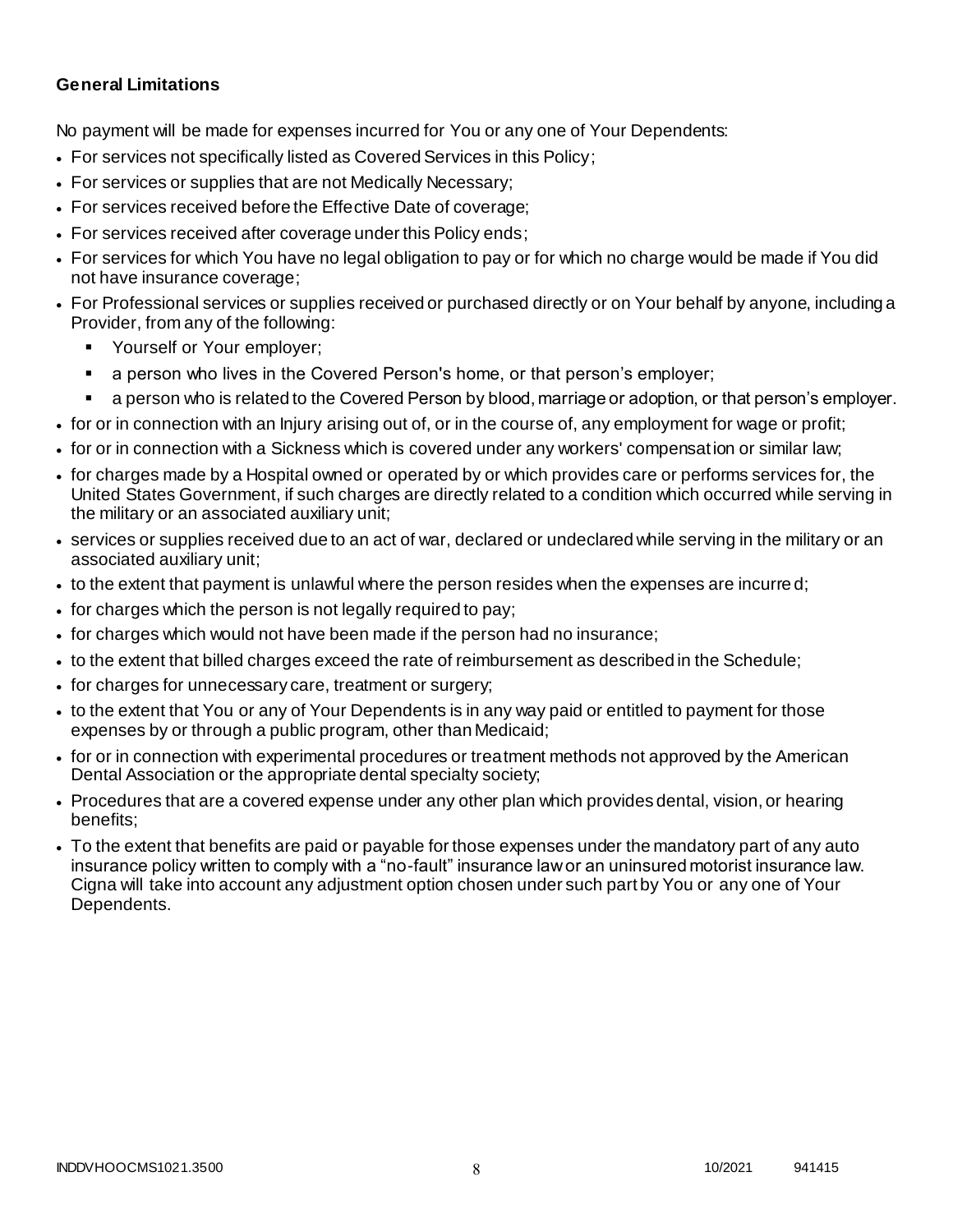### **G. Predetermination of Dental Benefits Program**

Predetermination of Benefits is a voluntary review of a Dentist's proposed treatment plan and expected charges. It is not preauthorization of service and is not required.

The treatment plan should include supporting pre-operative x-rays and other diagnostic materials as requested by Cigna's dental consultant. If there is a change in the treatment plan, a revised plan should be submitted.

Cigna will determine covered dental expenses for the proposed treatment plan. If there is no Predetermination of Benefits, Cigna will determine covered dental expenses when it receives a claim.

Review of proposed treatment is advised whenever extensive dental work is recommended when charges exceed **\$500**.

Predetermination of Benefits is not a guarantee of a set payment. Payment is based on the services that are actually delivered and the coverage in force at the time services are completed.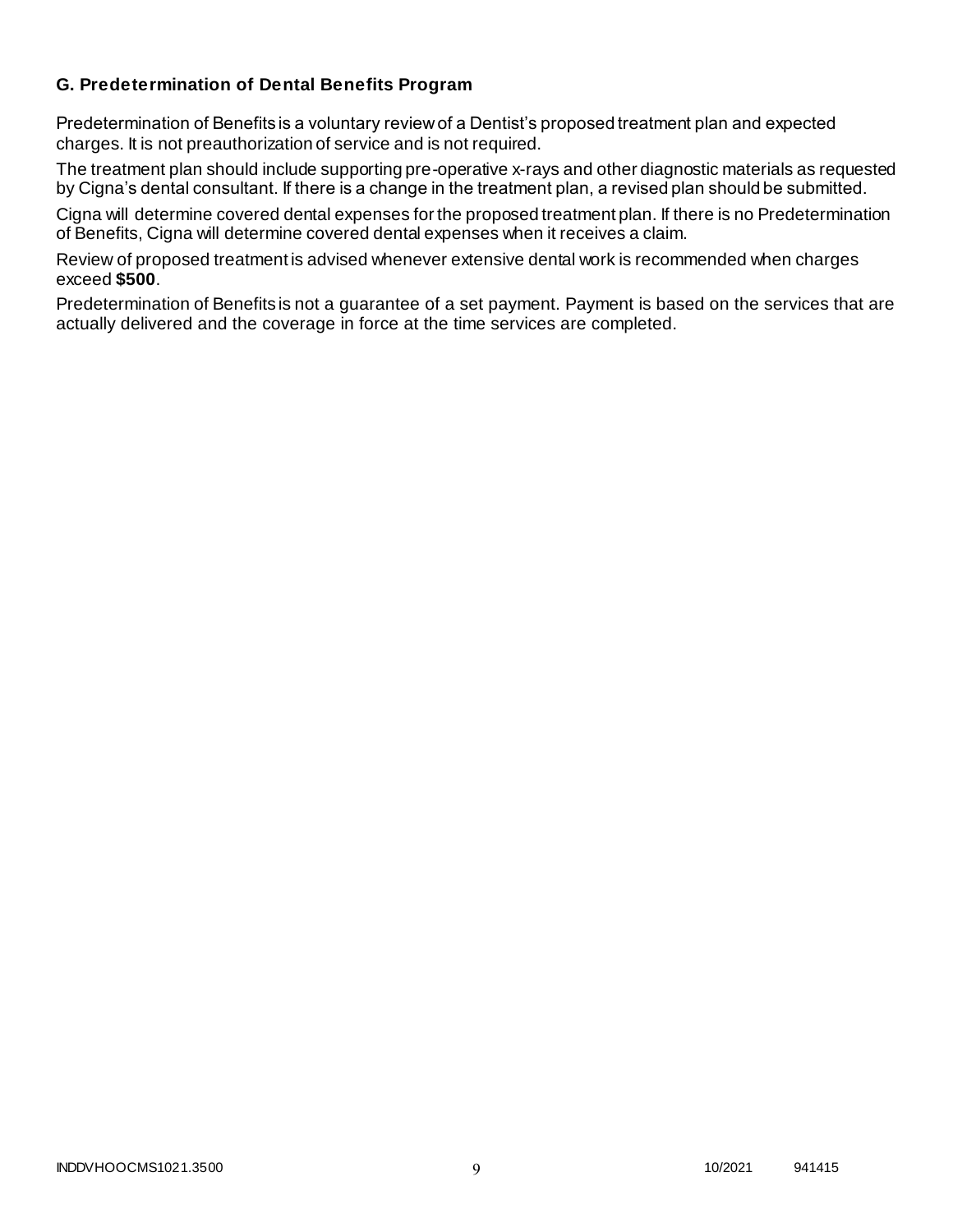### **H. General Provisions**

# **WHEN YOU HAVE A COMPLAINT OR AN APPEAL**

For the purposes of this section, any reference to "You," "Your" or "Yourself" also refers to a representative or Provider designated by You to act on Your behalf, unless otherwise noted.

We want You to be completely satisfied with the care You receive. That is why We have established a process for addressing Your concerns and solving Your problems.

#### **Start with Member Services**

We are here to listen and help. If You have a concern regarding a person, a service, the quality of care, or contractual benefits, You can call Our toll-free number and explain Your concern to one of Our Customer Service representatives. You can also express that concern in writing. Please call or write to Us at the following:

Customer Services Toll-Free Number or address on mycigna.com, explanation of benefits or claim form

We will do Our best to resolve the matter on Your initial contact. If We need more time to review or investigate Your concern, We will get back to You as soon as possible, but in any case within 30 days. If You are not satisfied with the results of a coverage decision, You can start the appeals procedure.

### **Appeals Procedure**

Cigna has a two step appeals procedure for coverage decisions. To initiate an appeal, You must submit a request for an appeal in writing within 365 days of receipt of a denial notice. You should state the reason why You feel Your appeal should be approved and include any information supporting Your appeal. If You are unable or choose not to write, You may ask to register Your appeal by telephone. Call or write to Us at the toll-free number or address on Your Benefit Identification card, explanation of benefits or claim form.

#### **Level One Appeal**

Your appeal will be reviewed and the decision made by someone not involved in the initial decision. Appeals involving Medical Necessity or clinical appropriateness will be considered by a health care professional.

For level one appeals, We will respond in writing with a decision within 30 calendar days after We receive an appeal for a postservice coverage determination. If more time or information is needed to make the determination, We will notify You in writing to request an extension of up to 15 calendar days and to specify any additional information needed to complete the review.

If You are not satisfied with Our level-one appeal decision, You may request a level-two appeal.

#### **Level Two Appeal**

If You are dissatisfied with Our level one appeal decision, You may request a second review. To start a level two appeal, follow the same process required for a level one appeal.

Most requests for a second review will be conducted by the Appeals Committee, which consists of at least three people. Anyone involved in the prior decision may not vote on the Committee. For appeals involving Medical Necessity or clinical appropriateness, the Committee will consult with at least one Dentist reviewer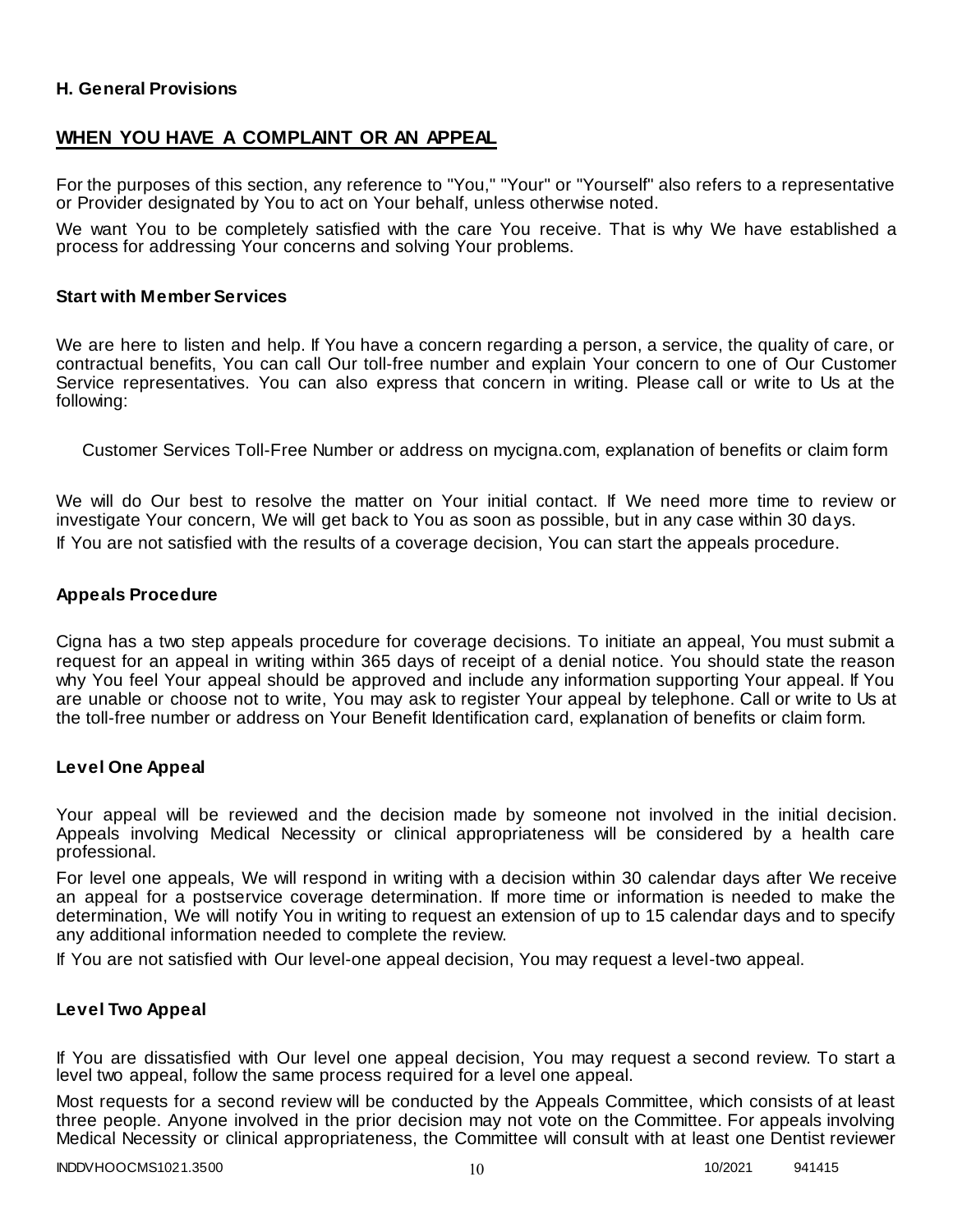in the same or similar specialty as the care under consideration, as determined by Cigna's Dentist reviewer. You may present Your situation to the Committee in person or by conference call.

For level two appeals We will acknowledge in writing that We have received Your request and schedule a Committee review. For postservice claims, the Committee review will be completed within 30 calendar days. If more time or information is needed to make the determination, We will notify You in writing to request an extension of up to 15 calendar days and to specify any additional information needed by the Committee to complete the review. You will be notified in writing of the Committee's decision within five working days after the Committee meeting, and within the Committee review time frames above if the Committee does not approve the requested coverage.

#### **Notice of Benefit Determination on Appeal**

Every notice of an appeal decision will be provided in writing or electronically and, if an adverse determination, will include:

- (1) the specific reason or reasons for the denial decision;
- (2) reference to the specific Policy provisions on which the decision is based;
- (3) a statement that the claimant is entitled to receive, upon request and free of charge, reasonable access to and copies of all documents, records, and other Relevant Information as defined;
- (4) upon request and free of charge, a copy of any internal rule, guideline, protocol or other s imilar criterion that was relied upon in making the adverse determination regarding Your appeal, and an explanation of the scientific or clinical judgment for a determination that is based on a medical necessity, experimental treatment or other similar exclusion or limit.

#### **Relevant Information**

Relevant Information is any document, record, or other information which was relied upon in making the benefit determination; was submitted, considered, or generated in the course of making the benefit determination, without regard to whether such document, record, or other information was relied upon in making the benefit determination; demonstrates compliance with the administrative processes and safeguards required by federal law in making the benefit determination; or constitutes a statement of policy or guidance with respect to the plan concerning the denied treatment option or benefit or the claimant's diagnosis, without regard to whether such advice or statement was relied upon in making the benefit determination.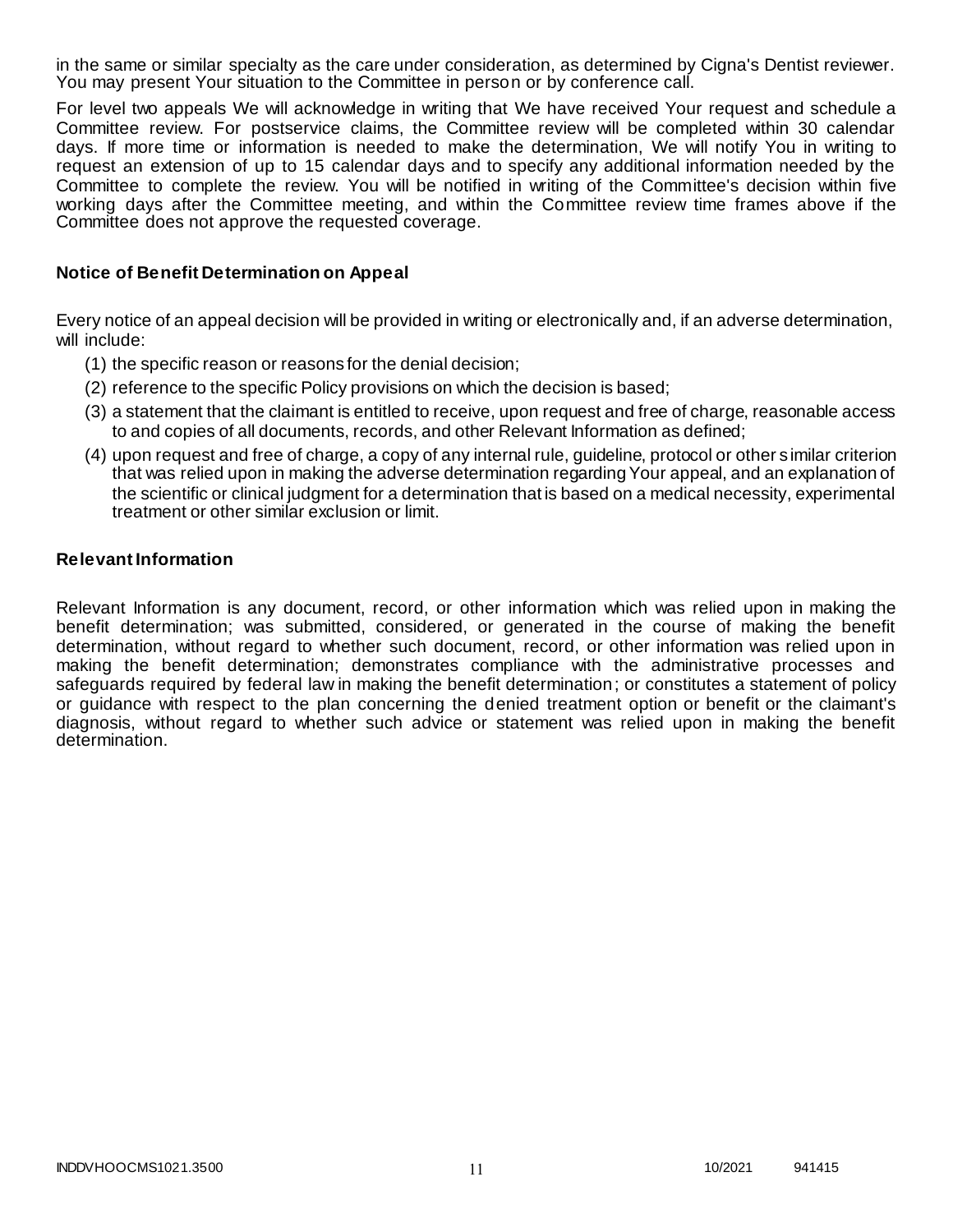# **I. Participating Dental Providers**

Cigna will provide a current list of Dentists currently participating with Cigna and their locations to each Covered Person upon request.

To verify if a Dentist is currently participating with Cigna and is accepting new Cigna Insureds, the Covered Person should visit Our website at mycigna.com.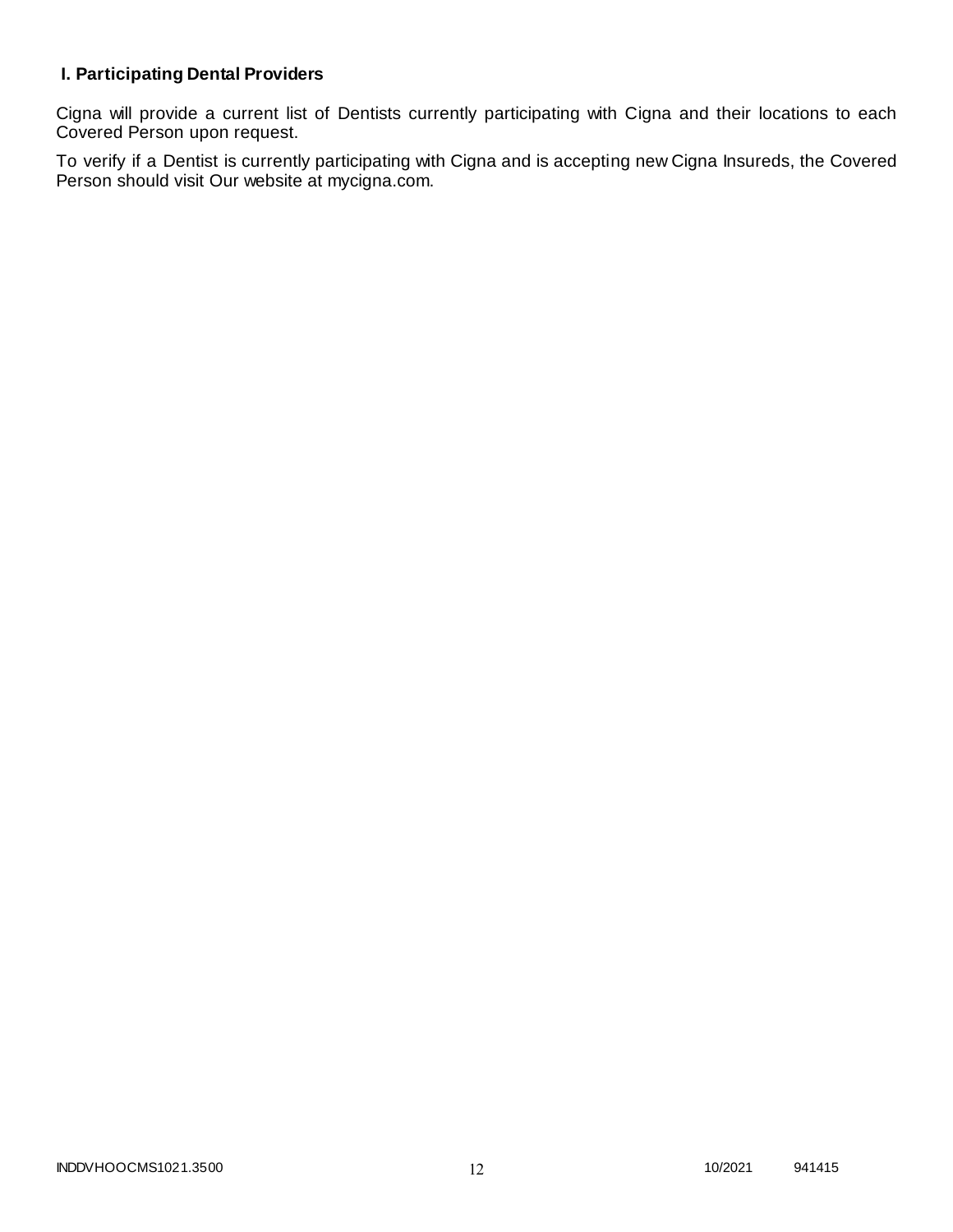### **J. Renewability, Eligibility, and Continuation**

1. The Policy will renew except for the specific events stated in the Policy. Cigna may change the premiums of the Policy with 75 days' written notice to the Insured. However, Cigna will not refuse to renew or change the premium schedule for the Policy on an individual basis, but only for all Insureds in the same class and covered under the same Policy as You.

2. The individual plan is designed for residents of Mississippi who are not enrolled under or covered by any other group or individual health coverage. You must notify Cigna of all changes that may affect any Covered Person's eligibility under the Policy.

3. You or Your Dependent(s) will become ineligible for coverage:

- When premiums are not paid according to the due dates and grace periods described in the premium section.
- With respect to Your Spouse, Domestic Partner, or partner to a Civil Union: when the Spouse is no longer married to the Insured or when the union is dissolved.
- With respect to You and Your Family Member(s): when You no longer meet the requirements listed in the Conditions of Eligibility section.
- The date the Policy terminates.
- When the Insured no longer lives in the Service Area.

4. If a Covered Person's eligibility under this Plan would terminate due to the Insured's death, divorce or if other Dependents would become ineligible due to age or no longer qualify as dependents for coverage under this Plan; except for the Insured's failure to pay premium, the Covered Person's insurance will be continued if the Covered Person exercising the continuation right notifies Cigna and pays the appropriate monthly premium within 60 days following the date this Policy would otherwise terminate. Any waiting periods in the new Plan will be considered as being met to the extent coverage was in force under this Plan.